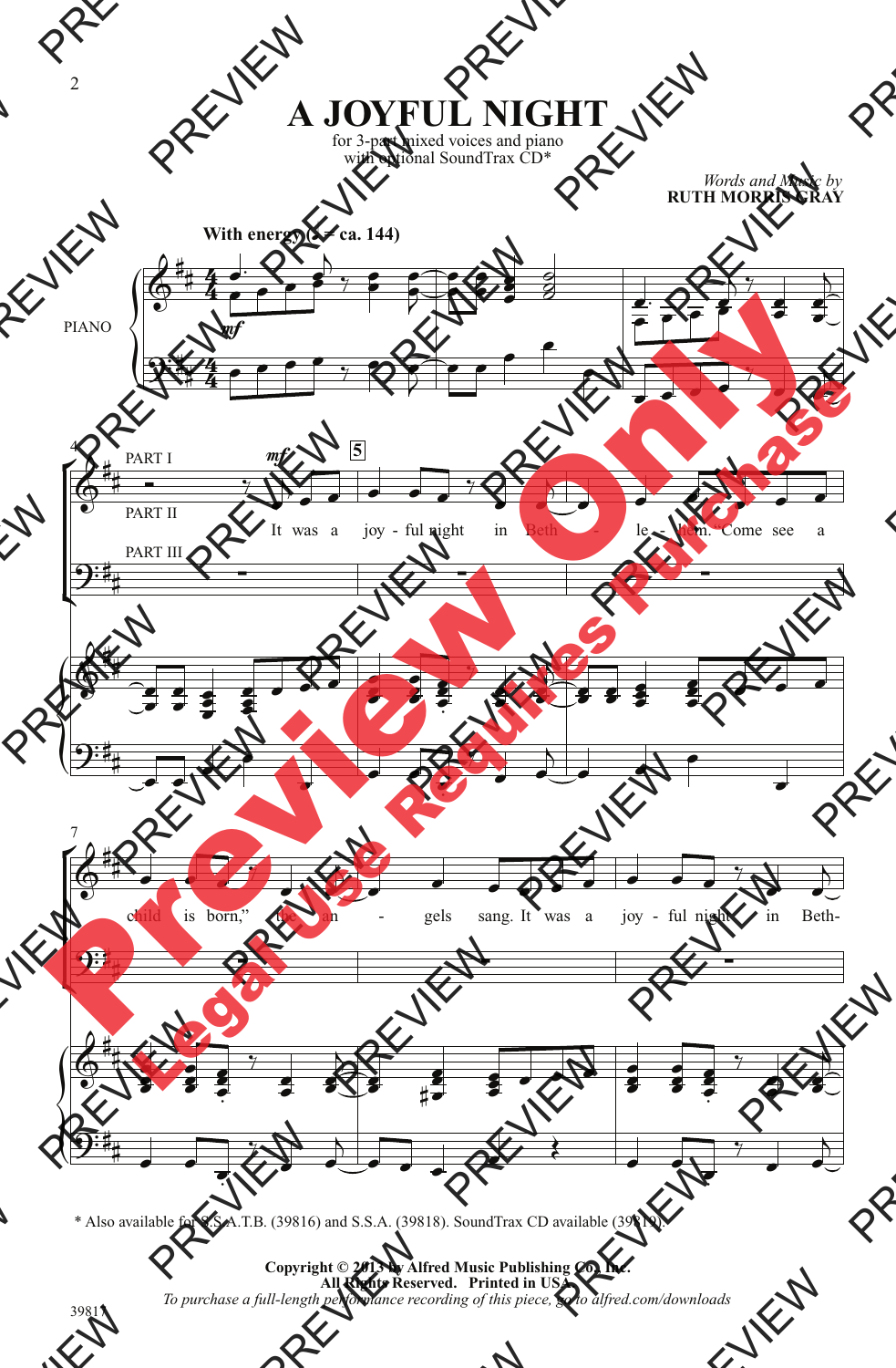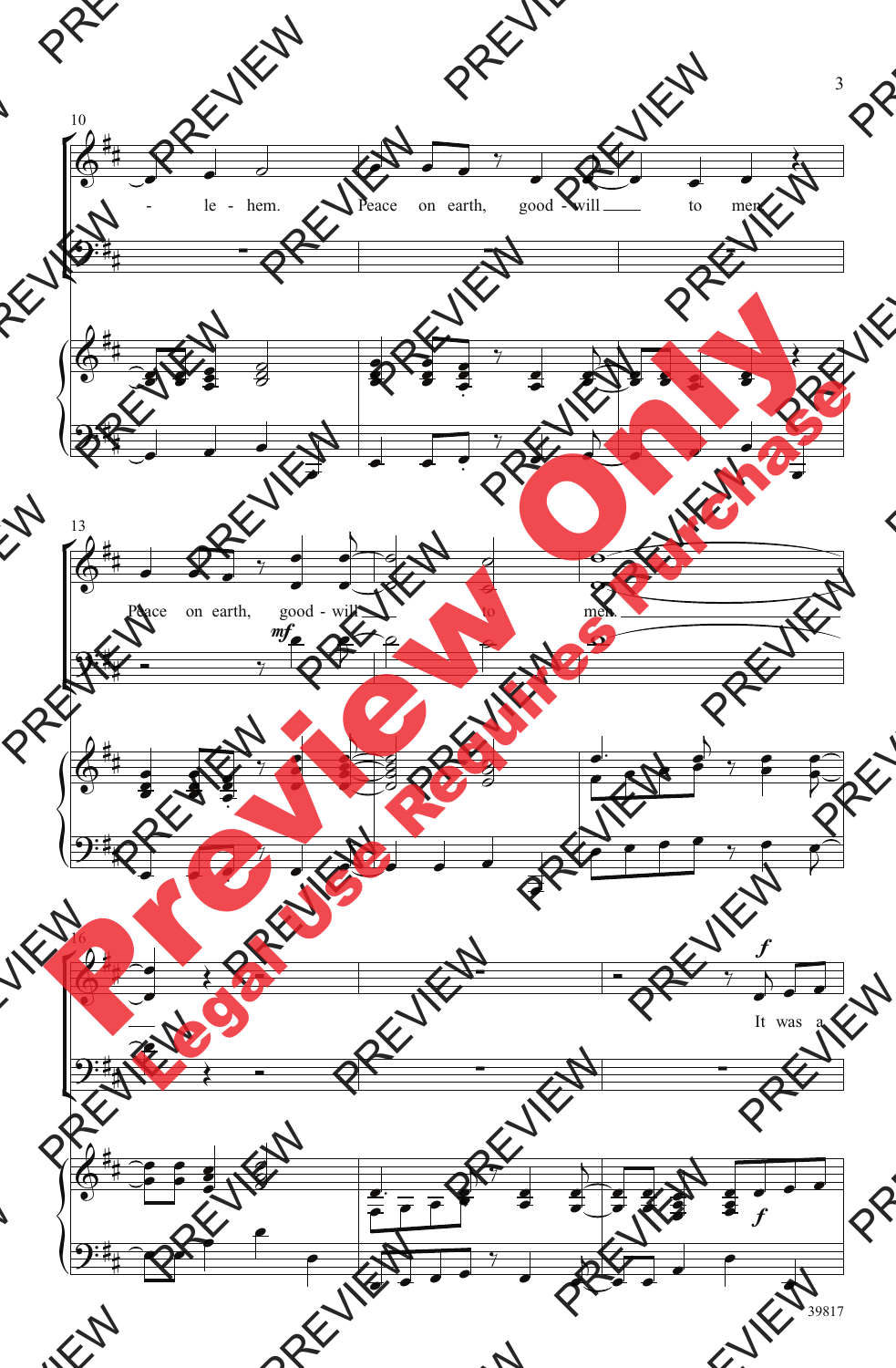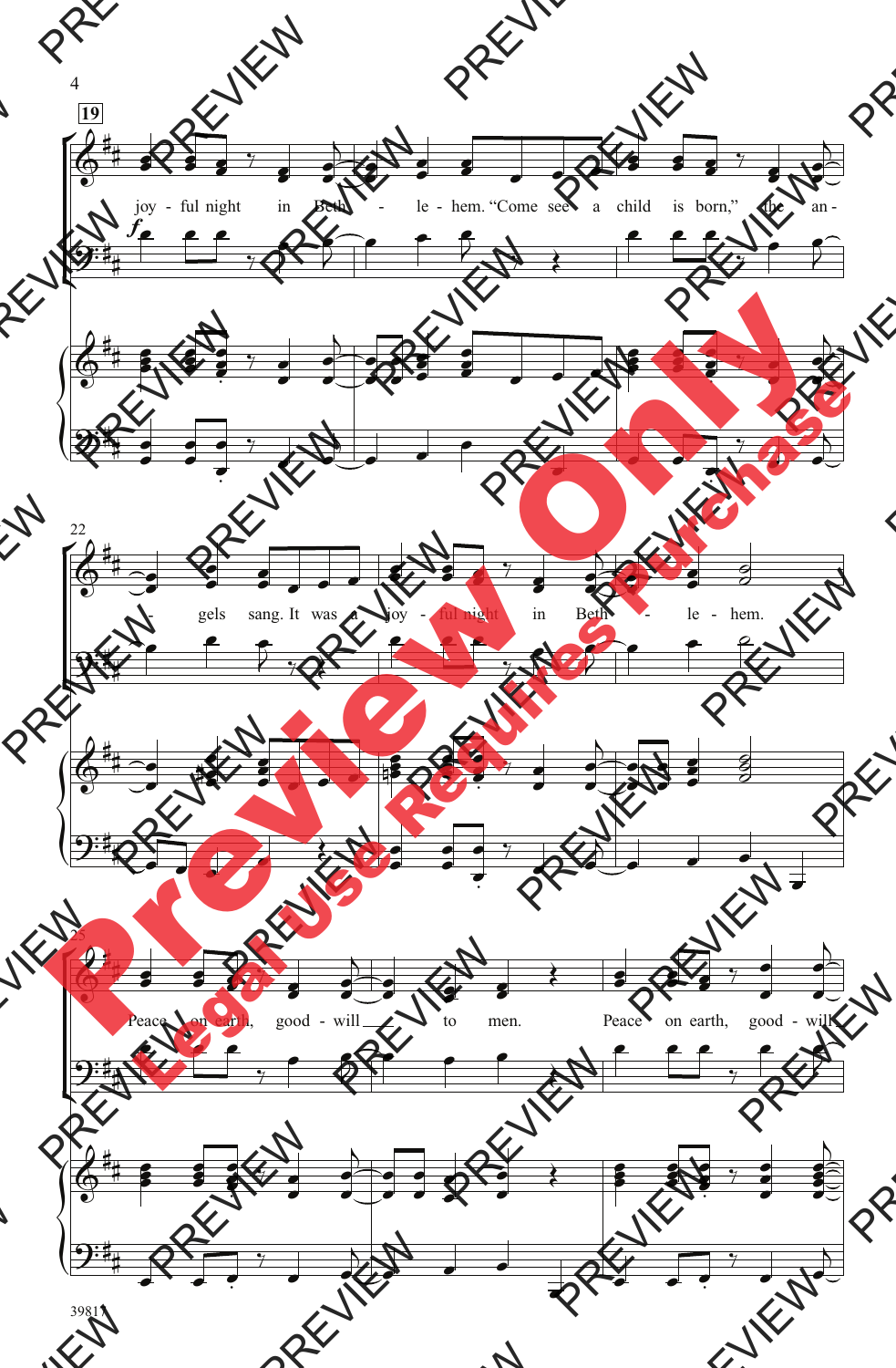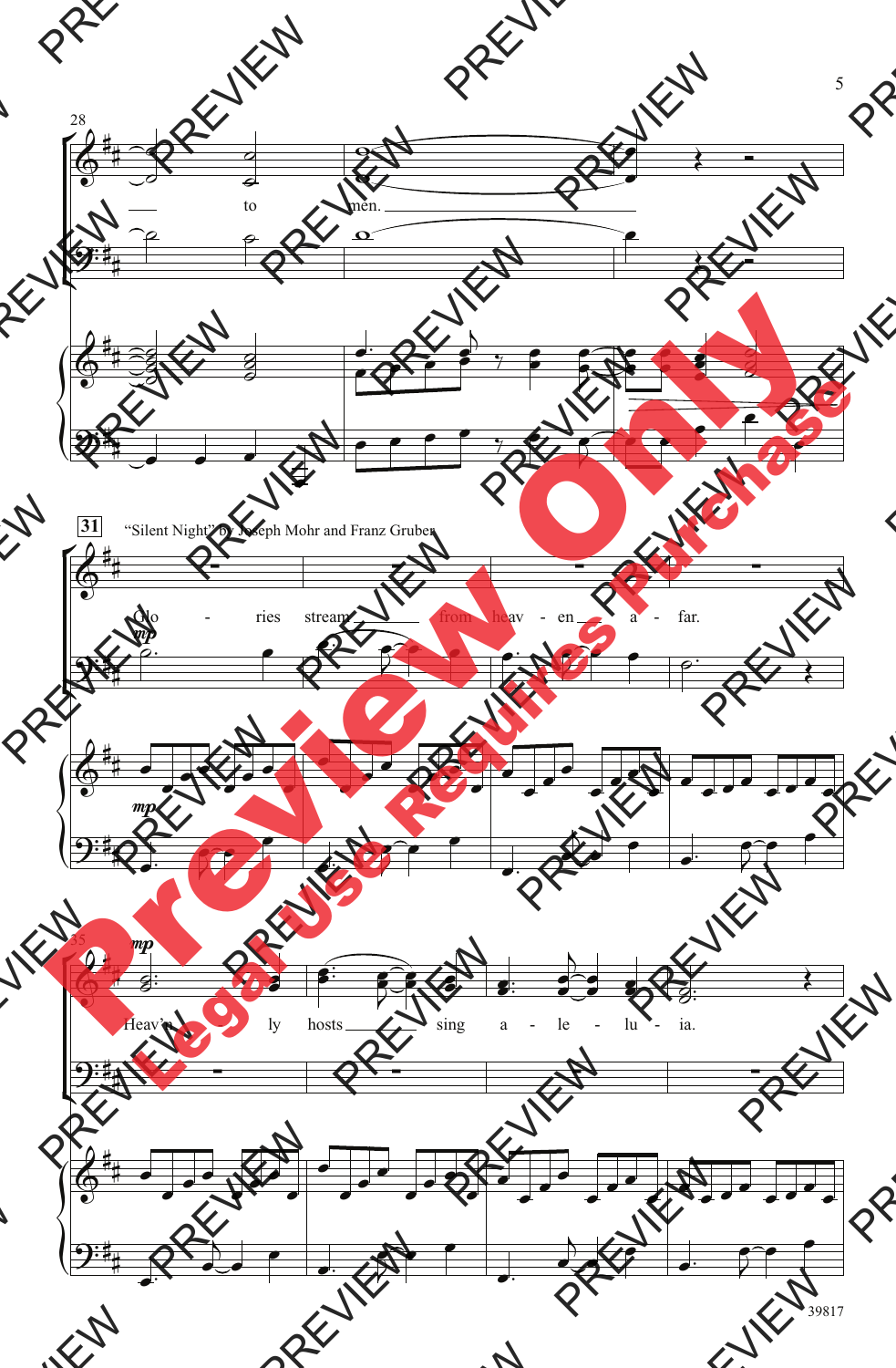

6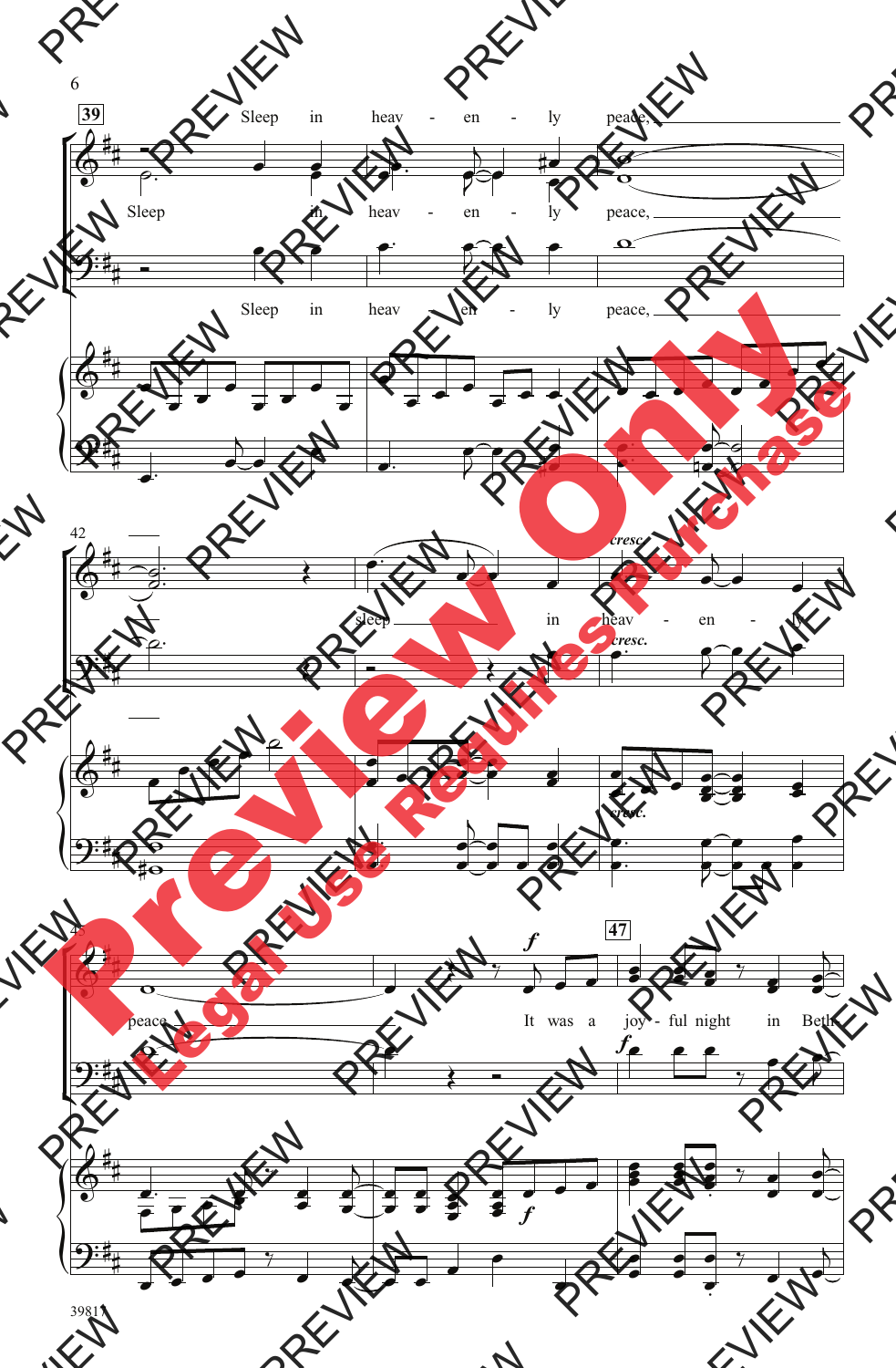

39817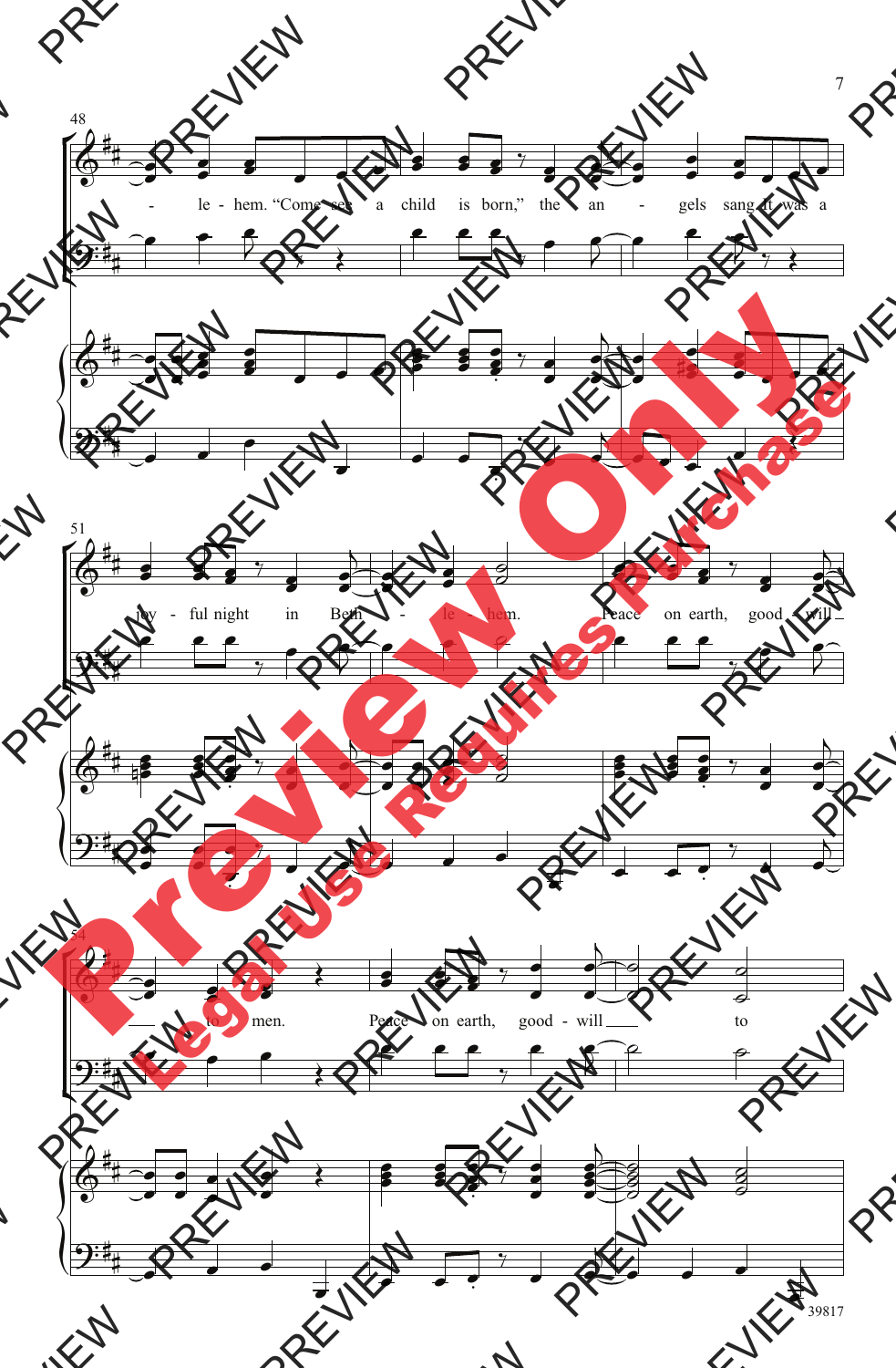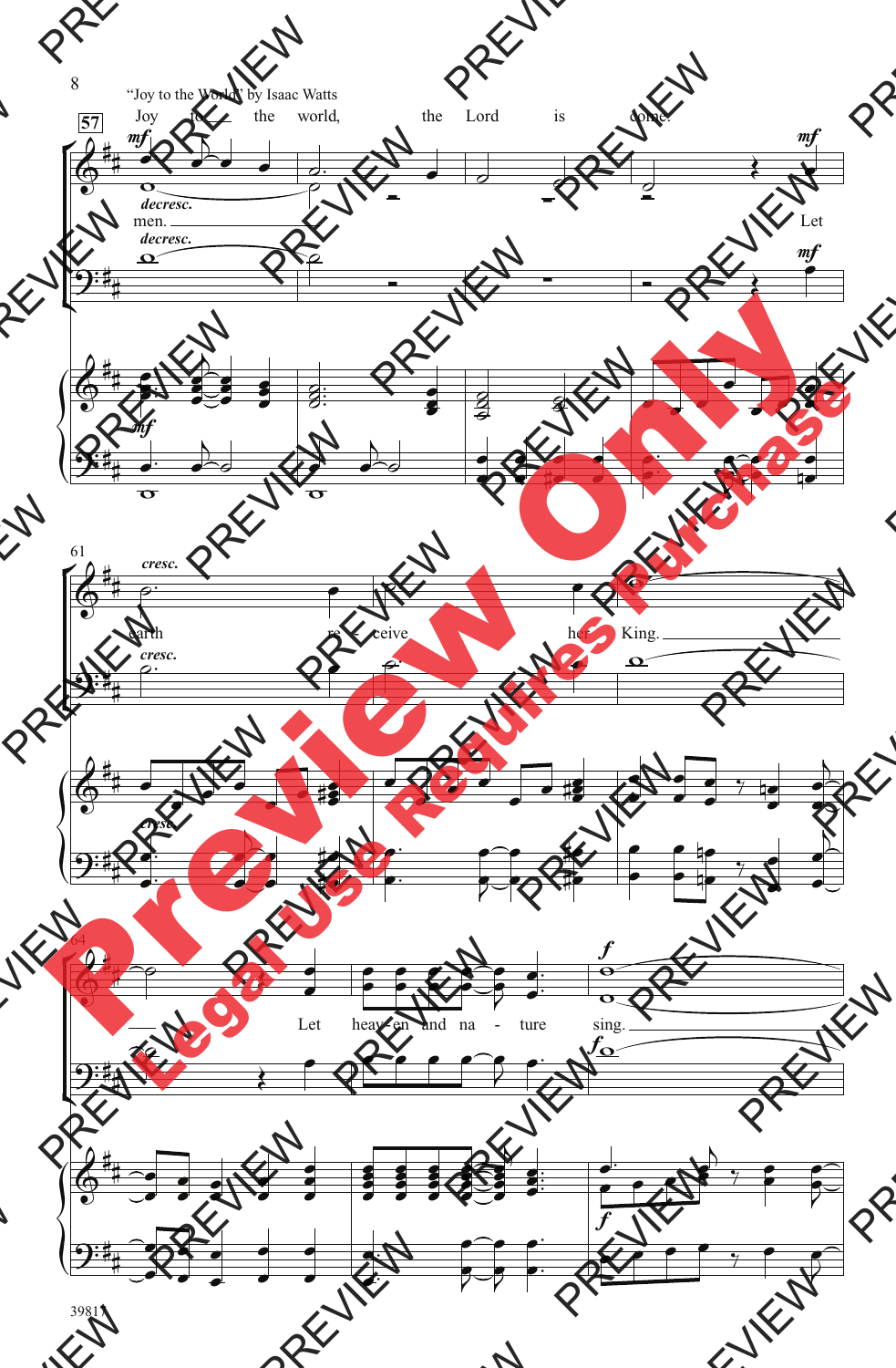

9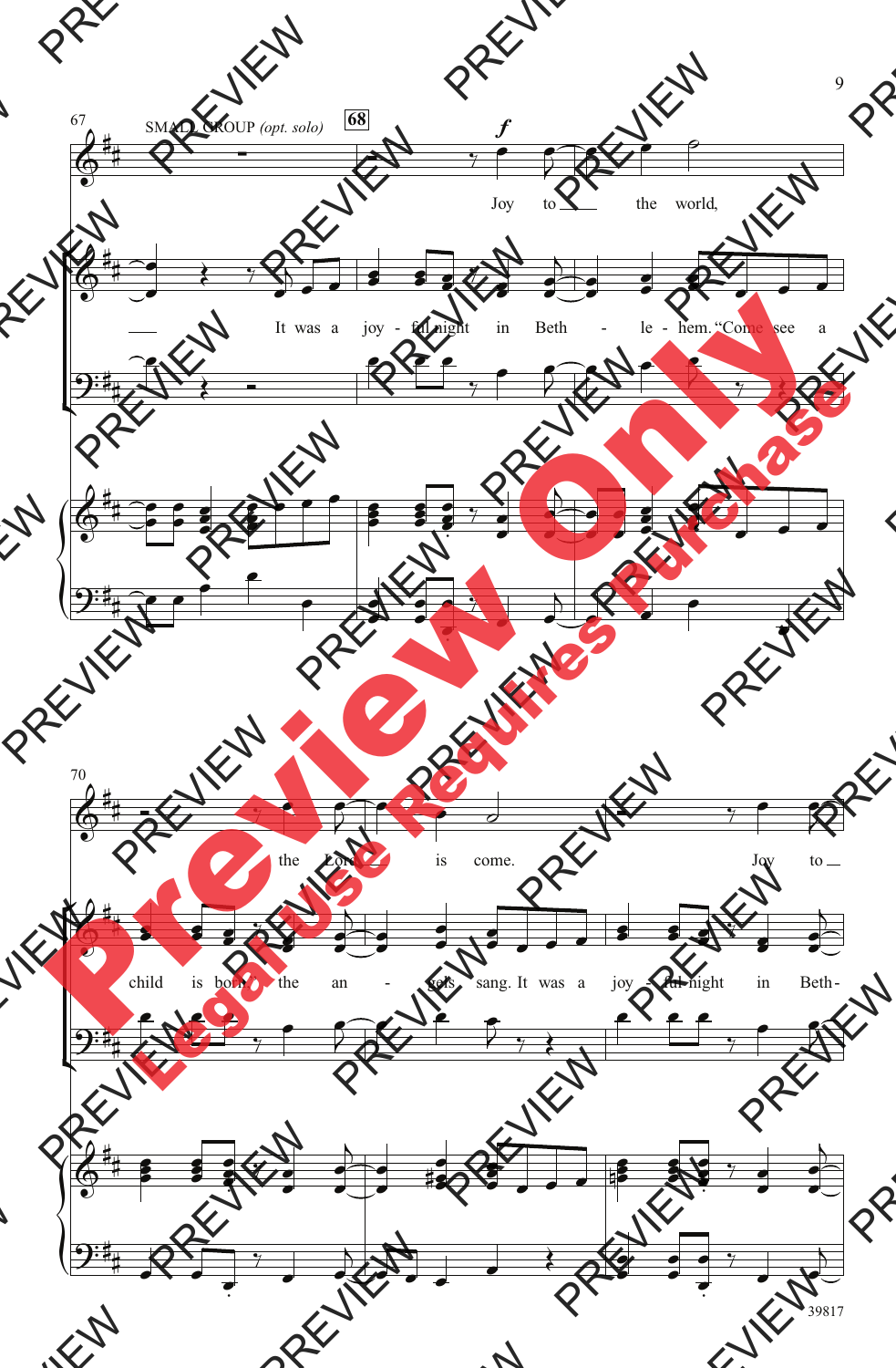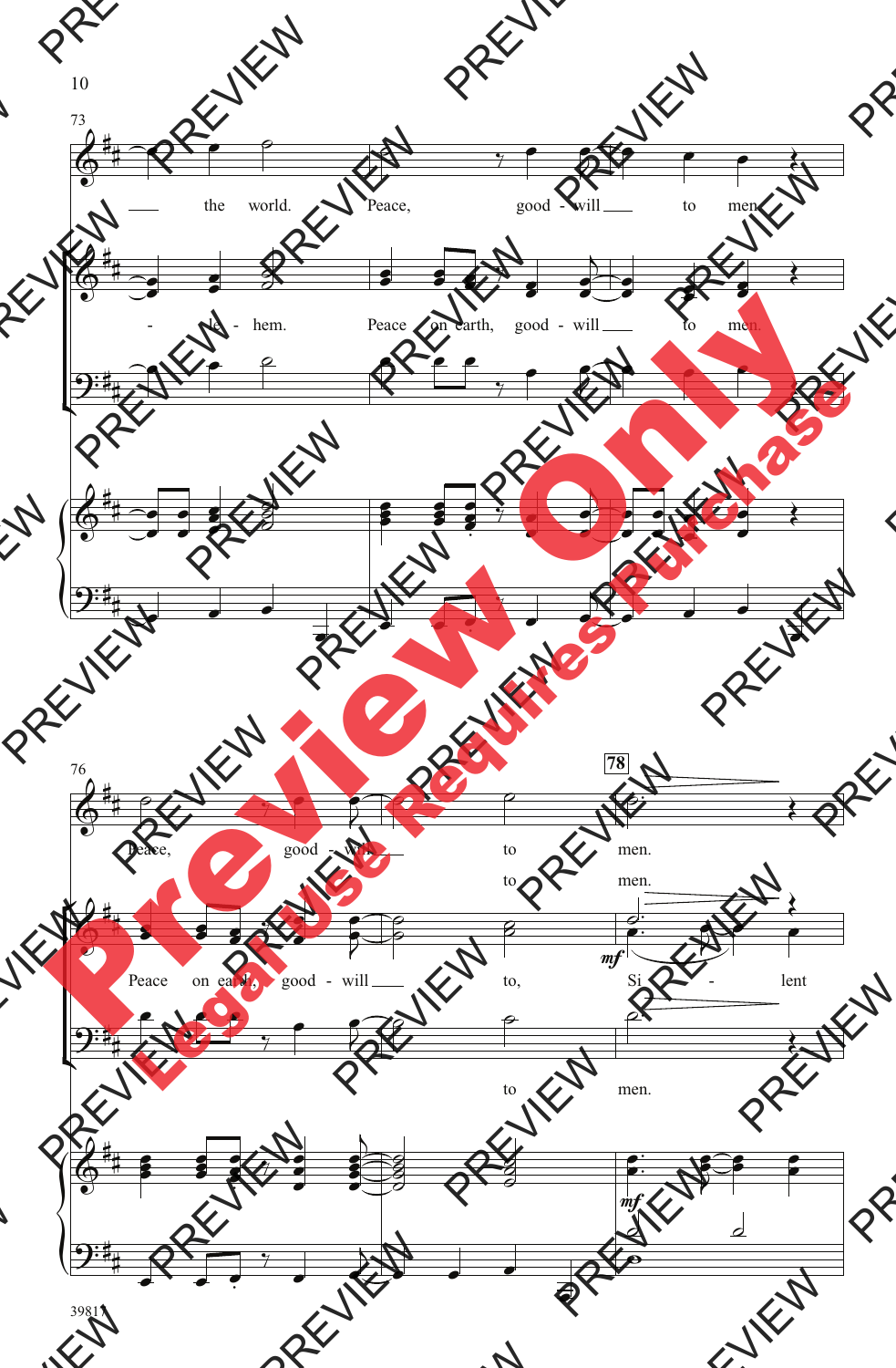